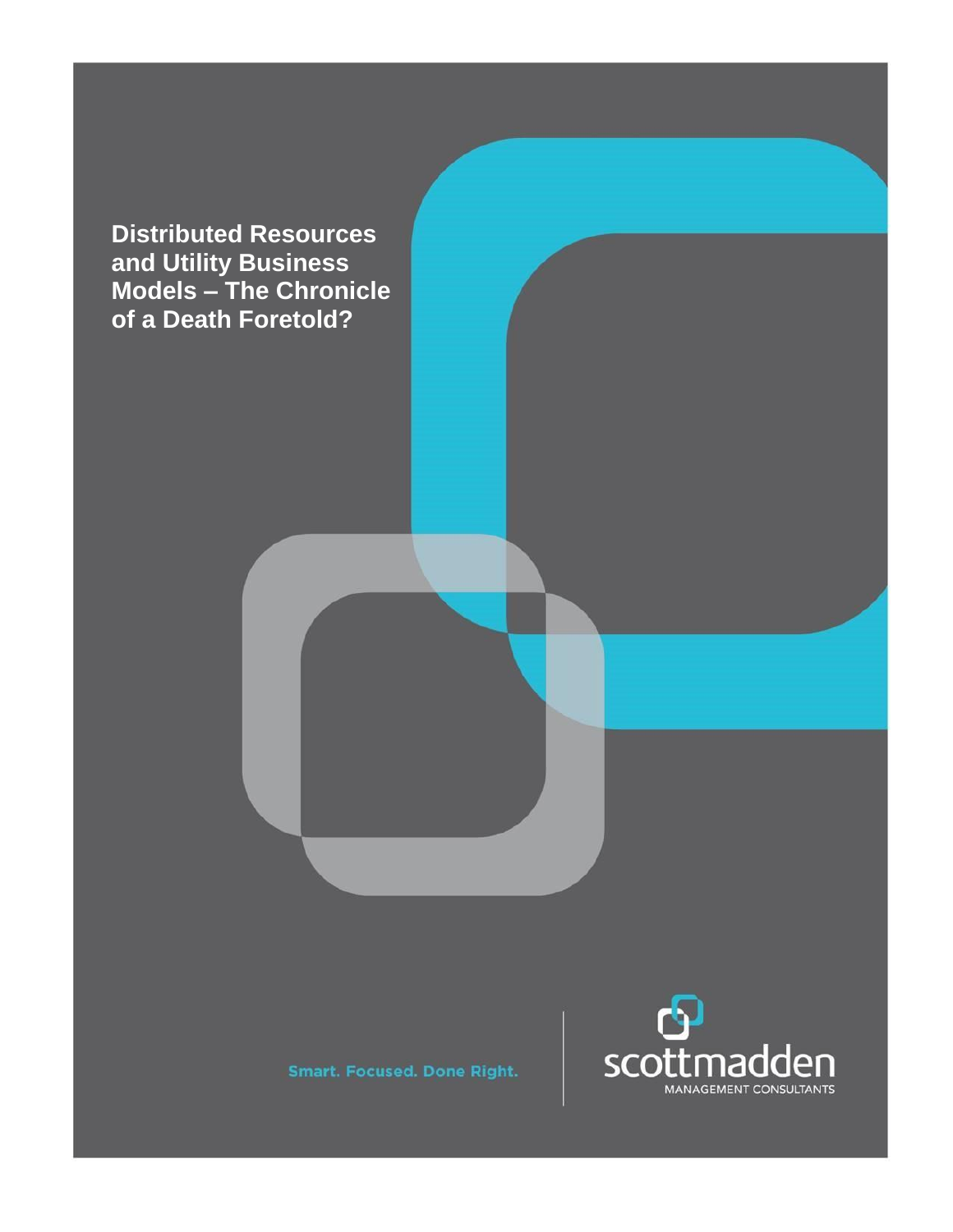

### **INTRODUCTION**

As utilities are faced with increasingly distributed resources on the grid, the industry is awash in discussion and commentary about the "utility business model" and what these changes may mean for it. Phrases like "death spiral" and "mortal threat" have been bantered about as if the entire industry were about to implode.

ScottMadden believes that the death of the electric utility has been greatly exaggerated. While we may be facing profound changes to the manner in which electricity is produced and delivered, there is an opportunity for utilities to begin to integrate new resources in a way that leverages existing infrastructure and ensures (and even improves) reliability.

This is the time for thoughtful dialogue and innovative discussion about what might be possible in a world of more distributed resources, smarter distribution systems, and an installed base of aging, legacy infrastructure. Our dialogue should be broad-based and include discussion of: strategy, operations, load forecasting and system planning, regulatory and public policy, and customer outreach.

The resources that have the potential to shift the utility business model are generally appearing on the customer side of the meter and providing utility customers with alternatives to supply their electricity needs that did not exist before. The principal self-supply energy resources we will discuss include distributed generation, such as solar photovoltaic (PV) and combined heat and power (CHP), demand response, and microgrids.

Self-supply resources, when coupled with enabling technological innovation on the distribution grid, create the potential for disruptive change. This potential change calls for careful consideration and dialogue. In this paper, we will discuss:

- Drivers of Change
- Issues and Consequences
- What Utilities Should Do Now

The fact that these changes to the manner in which electricity is generated and delivered are happening against the backdrop of declining demand growth across the United States exacerbates the issues and increases the urgency with which the industry needs to consider these challenges. Figure 1 illustrates projected declining demand growth through 2040. *Figure 1: Declining Demand Growth<sup>1</sup>*



<sup>1</sup> Energy Information Administration, Annual Energy Outlook 2013 Early Release, [\(http://www.eia.gov/todayinenergy/detail.cfm?id=10491\)](http://www.eia.gov/todayinenergy/detail.cfm?id=10491).

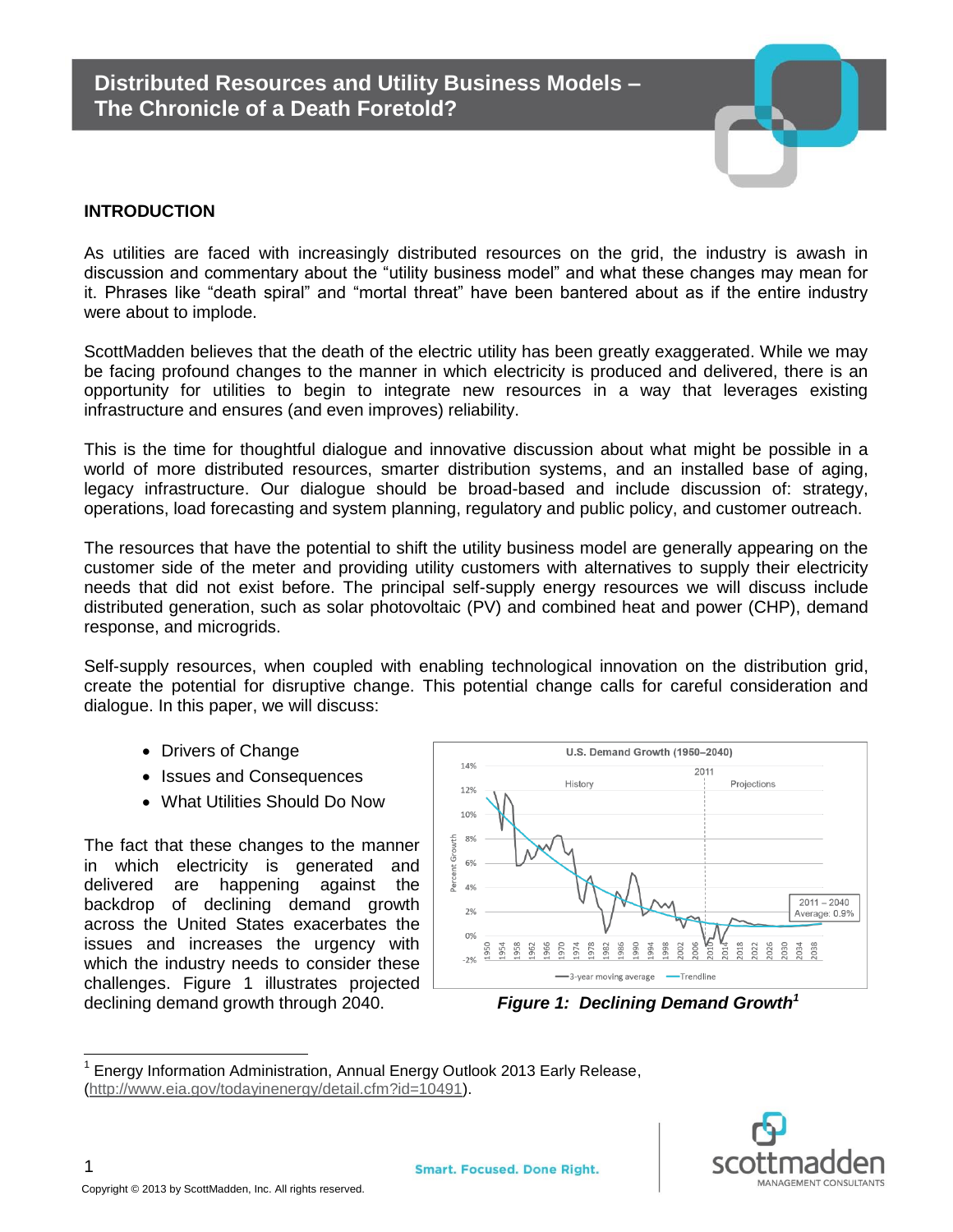Interestingly, there is one category of electricity sales end use that has increased steadily since 2009, according to the Energy Information Agency (EIA). That category is "Direct Use"—it includes the self-supply of generation by commercial and industrial customers as shown in Figure 2.

For the purposes of this white paper, we have excluded discussion of utility-scale renewables (e.g., wind, solar, and hydro). While they impact grid operations, they do not fundamentally change the business model of a utility company, as they continue to rely on the "central station generation/long-haul transmission" model of delivering electricity to customers.



*Figure 2: Electricity Sales Trends<sup>2</sup>*

## **DRIVERS OF CHANGE**

There are several drivers of this movement toward self-supply:

- Technology and Distributed Generation Advances
- Policy Support
- Customer Preferences

## **Technology and Distributed Generation Advances**

The Smart Grid, distributed generation, and microgrids continue to advance, providing both enhancements and alternatives to the traditional central station generation/long-haul transmission model.

# **Technology**

Technology advances play an important role in the shifting utility business model, because they are potentially disruptive in two ways.

First, through distribution automation, advanced and aggregated demand response, energy efficiency, and automated metering infrastructure (AMI), utilities are improving the reliability and efficiency of the grid. These technologies also have the potential to reduce utility loads, worsening the impacts of declining demand growth.

Second, the advent of self-supply technologies, like distributed generation and microgrids, give customers new alternatives. CHP has been available to industrial customers for a long time; there are currently 71 GW<sup>3</sup> of capacity on the U.S. system, and this will likely continue to grow, particularly given

<sup>&</sup>lt;sup>3</sup> Energy Information Agency Form-860 data, [\(http://www.eia.gov/todayinenergy/detail.cfm?id=8250\)](http://www.eia.gov/todayinenergy/detail.cfm?id=8250).



 2 Energy Information Administration, *Electric Power Monthly*, [\(http://www.eia.gov/electricity/data.cfm\)](http://www.eia.gov/electricity/data.cfm).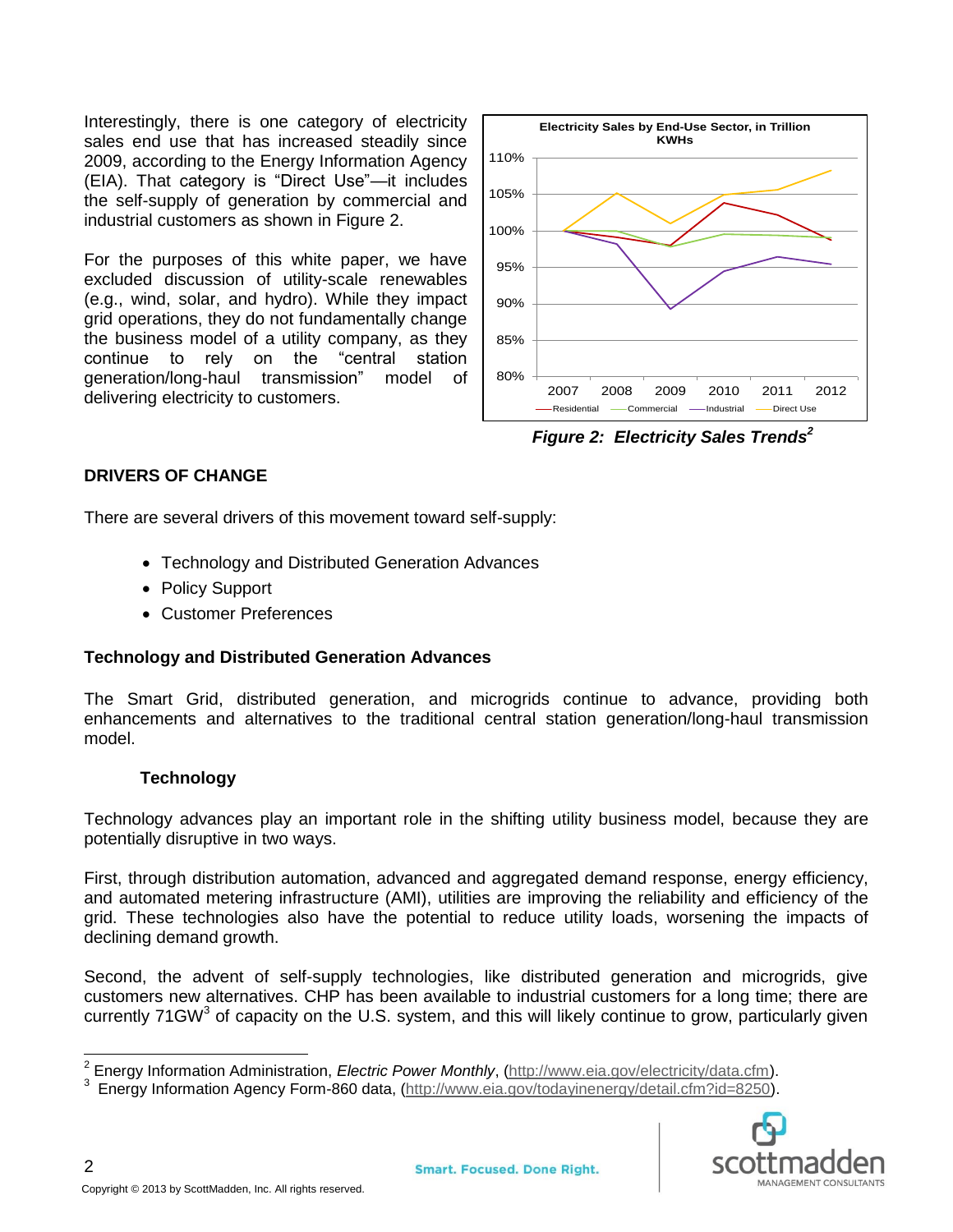low gas prices. PV is growing exponentially and will continue to proliferate thanks to supportive policy and declining costs. There are a growing number of microgrids in the United States, and the technology is garnering significant attention today. The U.S. military, university campuses, hospitals, and commercial customers have been the primary early adopters, and microgrids have been touted as a potential solution to enhance the reliability of the grid in the wake of Superstorm Sandy.

These self-supply technologies are by far more potentially disruptive, as they may enable customers to leave the utility entirely, beginning the so-called "death spiral." While these technologies are rapidly advancing, it is important to note that few alternatives exist today for customers to become entirely selfsufficient.

## **Distributed Generation Advancements**

Solar PV has grown significantly in recent years and this trajectory is expected to continue. According

to the Solar Electric Power Association (SEPA), solar PV projects, effectively the customer-facing part of the market, accounted for 99% of the number of installed systems in 2012, and 80% of these are concentrated in five states (California, New Jersey, Arizona, Hawaii, and Massachusetts).<sup>4</sup> U.S. utilities reported more than 90,000 PV systems installed in 2012, accounting for nearly one-third of all distributed solar PV at the end of the year.<sup>5</sup> An additional 59,000 distributed systems were installed in the first half of 2013, and solar capacity is expected to double every two years in the near term.<sup>6</sup>



*Figure* 3: Annual Customer Sited Solar (MW-ac)<sup>7</sup>

While experts disagree about the costs and benefits of solar PV, it is generally agreed that the direct cost is approaching or has reached grid parity in some areas of the country. The experience curve effect suggests that prices may continue to decline, making the economics more attractive over time.

In addition, subsidies for solar installations have made the relative cost attractive, even in regions where the technology has not yet reached grid parity. Figure 4 illustrates the declining costs associated with PV.

<sup>7</sup> Solar Electric Power Association, *2012 SEPA Utility Solar Rankings,* June 2013.



 $\overline{\phantom{a}}$ 4 Solar Electric Power Association, "2012 SEPA Utility Solar Rankings," June 2013.

<sup>5</sup> GTM Research and Solar Energy Industries Association, "U.S. Solar Market Insight Report: 2012 Year in Review," March 2013.

 $6$  GTM Research and Solar Energy Industries Association, "U.S. Solar Market Insight Report: Q2 2013," September 2013.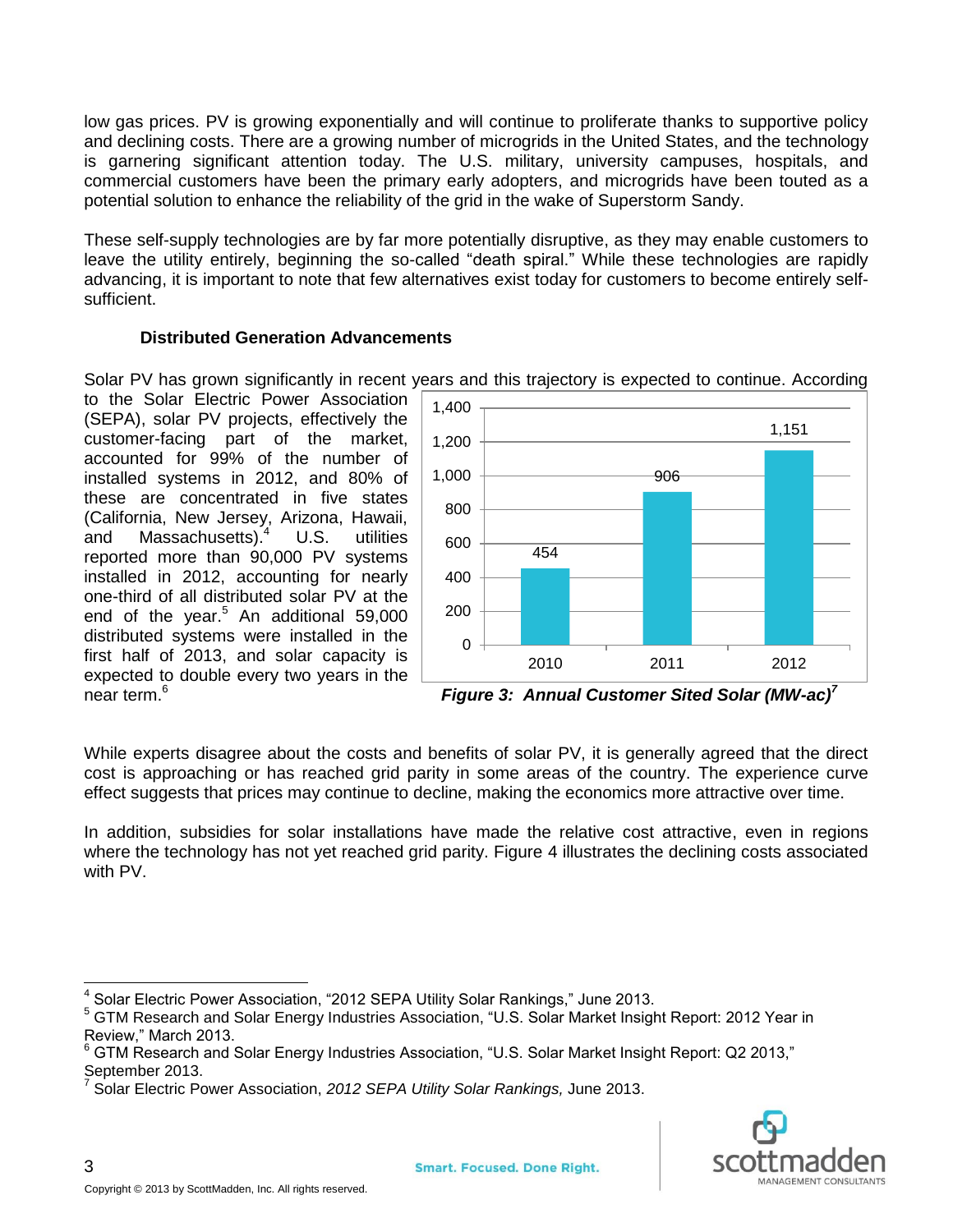

*Figure 4: PV Module Experience Curve, 1976–2012 (\$/W)<sup>8</sup>*

Advances in PV are introducing unprecedented levels of nontraditional generation to the grid. While the cumulative MWs are not yet large, the number of installations is growing and we expect this trend to continue.

## **Policy Support**

Public policy support has been a key driver in the growth of distributed generation. Policies driving adoption include net metering, renewable portfolio standards (RPS) with distributed generation requirements, authorization to allow third-party ownership models, and incentives. Policymakers often support these and other clean energy policies in an effort to:

- Promote local economic development and job creation
- Diversify generation resources to ensure reliability and stability
- Encourage private investment and customer-sited generation
- Reduce pollution and improve public health
- Increase energy independence

## **Aggregated and Virtual Net Metering**

Net metering continues to evolve and generate controversy. In some states, regulators allow aggregated net metering or virtual net metering. Aggregated net metering allows credits generated from a single distributed resource to offset electricity load from multiple meters on a contiguous property. For example, a farmer may offset the energy use of an irrigation system with excess generation from a solar system located on an independently metered barn. Virtual net metering expands this concept to allow multiple participants to receive net metering credits from a distributed generator that may not be located on their property. In 2012, 18 states allowed aggregated net metering, and 8 states allowed virtual net metering.

Aggregated and virtual net metering could change the definition of a utility customer. This change allows for the potential bypass of the utility in providing service to a customer. The utility regulatory compact is based on an exclusive right, and obligation, to serve all (or most) customers in the franchise service territory. These rate structures can be highly disruptive to utility business models, especially when coupled with the new enabling technologies discussed above. In essence, they allow customers or third parties to set up their own virtual utility, at least in terms of the financial transaction. This could prove to be a Trojan Horse for utility business model disruption.

 $\overline{\phantom{a}}$ 

nagg **MANAGEMENT CONSULTANTS** 

<sup>8</sup> Bloomberg New Energy Finance, *BNEF University,* April 2013.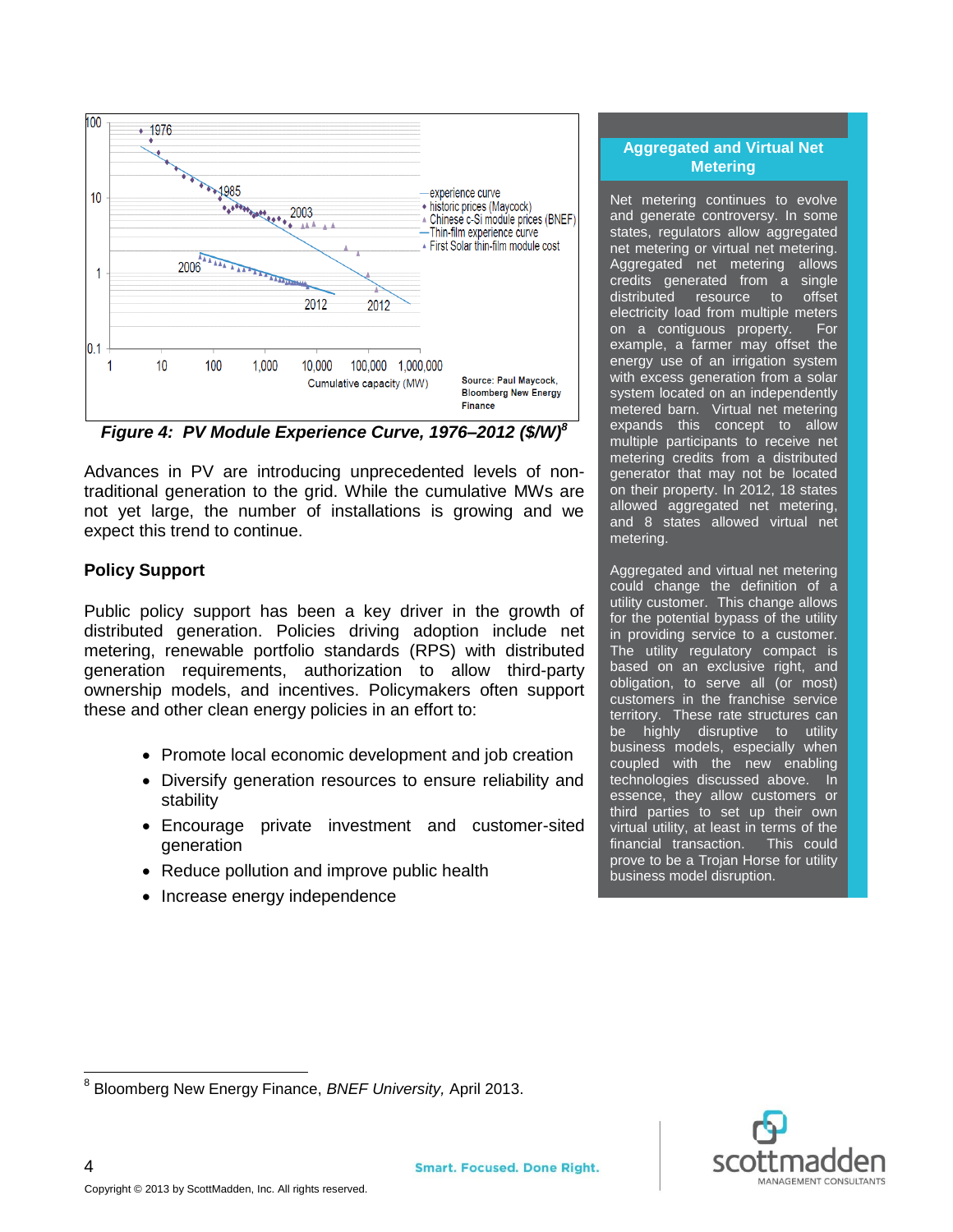#### **Incentives**

In addition to favorable regulations, financial incentives can improve the attractiveness of distributed generation. The federal Investment Tax Credit (ITC) is the most important incentive, providing a 30% tax credit for solar and other renewable energy technologies.<sup>9</sup> In 2017, the ITC will revert to a 10% tax credit for commercial and third-party owned systems and be eliminated for directowned residential systems. The federal government also allows accelerated depreciation of commercial and third-party owned systems through the Modified Accelerated Cost Recovery System (MACRS). At the state level, project finances may be enhanced by state rebates or tax credit programs. For<br>example, Massachusetts offers Massachusetts offers rebates up to \$0.85/W for solar PV systems, while North Carolina offers a 35% state credit for eligible renewable energy technologies.<sup>10</sup> In addition, utilities may also offer customer incentives in return for the renewable energy certificates generated from the system. In most cases, distributed generation systems are designed and financed in a manner that maximizes applicable federal, state, and utility incentives.

The policy to allow net metering has provided significant support for distributed generation. This affords a billing arrangement by which customers receive credit for excess generation supplied to the electric grid, usually at retail rates.

The Energy Policy Act of 2005 required state public utility commissions to consider and make a determination on net metering standards (modifying the Public Utility Regulatory Policies Act). Many states implemented or upgraded net metering standards. Net metering policies now exist in 44 states and the District of Columbia. According to the Interstate Renewable Energy Council (REC), 33 of these are distributed generation friendly, receiving a grade of A or B.

There is growing debate about the costs and benefits of distributed generation, hence, distributed generation rate treatment and net metering. Costs arise as customers sell excess electricity and reduce or eliminate payments toward fixed transmission and distribution (T&D) costs. Conversely, distributed generation can provide benefits by providing energy savings, generation capacity savings, T&D capacity savings, fuel price hedging, and ancillary services. States are beginning to explore these dynamics and their impact on electric utilities and customers. Policies built around the "value of solar" or other distributed generation will become more prevalent and may replace net metering in some markets.

In conjunction with net metering policies, several states have enacted specific distributed generation and/or solar PV requirements within their broader RPS. These requirements support the deployment and adoption of solar PV. In turn, this is supporting the growth of new business models in a variety of

markets across the United States.

For example, we have seen the rapid growth of third-party ownership of solar PV. Third-party ownership models consist of solar power purchase agreements and/or solar leases. Under this kind of model, a customer signs a long-term contract for the installation and maintenance of a solar system. The arrangement often reduces the annual energy expenditure for the customer and eliminates or reduces the need for an upfront investment. The third-party owners maintain the system and may collect any utility incentives or tax benefits associated with the project.



 $\overline{a}$ 

<sup>9</sup> Geothermal, microturbines, and CHP technologies are eligible for a 10% ITC tax credit. Technologies eligible for the federal production tax credit (e.g., utility-scale wind) also became eligible for the ITC with passage of the American Recovery and Reinvestment Act of 2009.

 $10$  Both programs are designed with maximum incentive levels.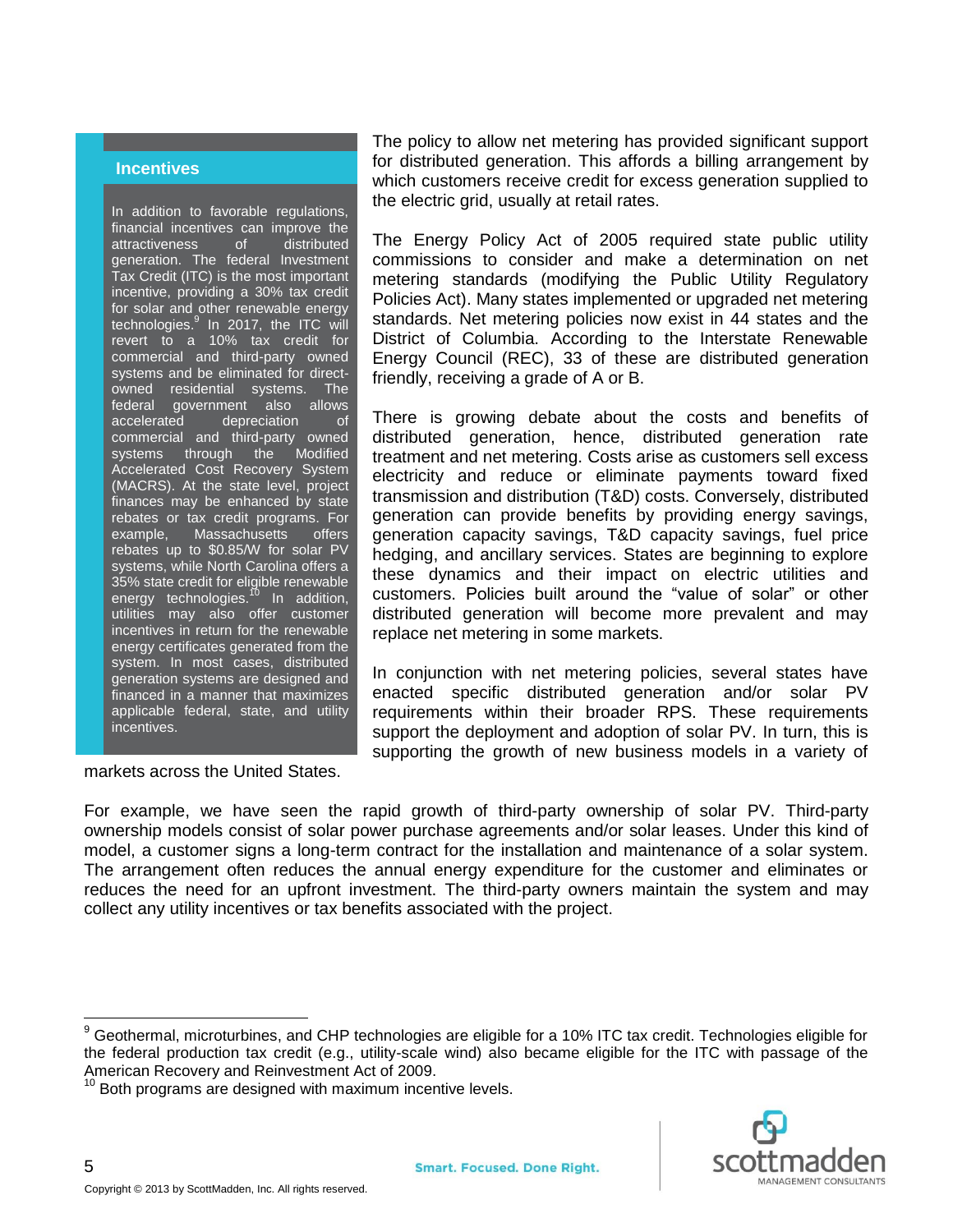

*Figure 5: Percentage of Residential Installations Owned by Third Parties in Select Markets<sup>11</sup>*

#### **Customer Preferences**

More than 20 states authorize or allow thirdparty ownership of renewable generation. Most of these markets are located in the Southwest and Northeast. Figure 5 indicates third-party ownership has been a significant driver in the advancement of distributed generation among residential customers in these states. In other states, regulators have decided that third-party ownership violates the regulatory compact provided to the electric utility. Efforts to remove restrictions to third-party ownership are active in several states, but most notably in the Southeast. Widespread authorization of thirdparty ownership would accelerate the adoption of distributed generation in new markets.

Electric customers are increasingly looking for "green" or sustainable choices in electricity supply. ScottMadden believes customer preferences may be the wild card in the proliferation of distributed generation and microgrid alternatives.

We are seeing increased pressure on and interest by businesses to present the public with green solutions, and for this reason, many are taking steps to incorporate or use renewables in their energy supply. It is driving some businesses to seek more sustainable energy solutions or grid independence. The past year has seen announcements by Apple<sup>12</sup> and others about the development of completely self-sufficient data centers using microgrid solutions. Walmart has stated that one of its three sustainability goals is "to be supplied 100% by renewable energy."<sup>13</sup> Examples like these abound as companies attempt to meet their customers' requirements for sustainable practices.

The preference for green alternatives is also driving individual customers to consider distributed generation, particularly as costs continue to decline and incentives remain available. Demographics will increase this trend as younger customers have stronger preferences for green solutions.

This trend may mean that regions or states that do not have the most favorable policies for distributed generation or microgrids see increased proliferation of these resources as large companies introduce these resources and retail customers demand alternatives.



6

GTM Research, U.S. Solar Market Insight Q1 2013.

<sup>&</sup>lt;sup>12</sup> SNL, "Apple to go 100% renewable at NC data center," May 17, 2012.

<sup>13</sup> [http://corporate.walmart.com/global-responsibility/environment-sustainability.](http://corporate.walmart.com/global-responsibility/environment-sustainability)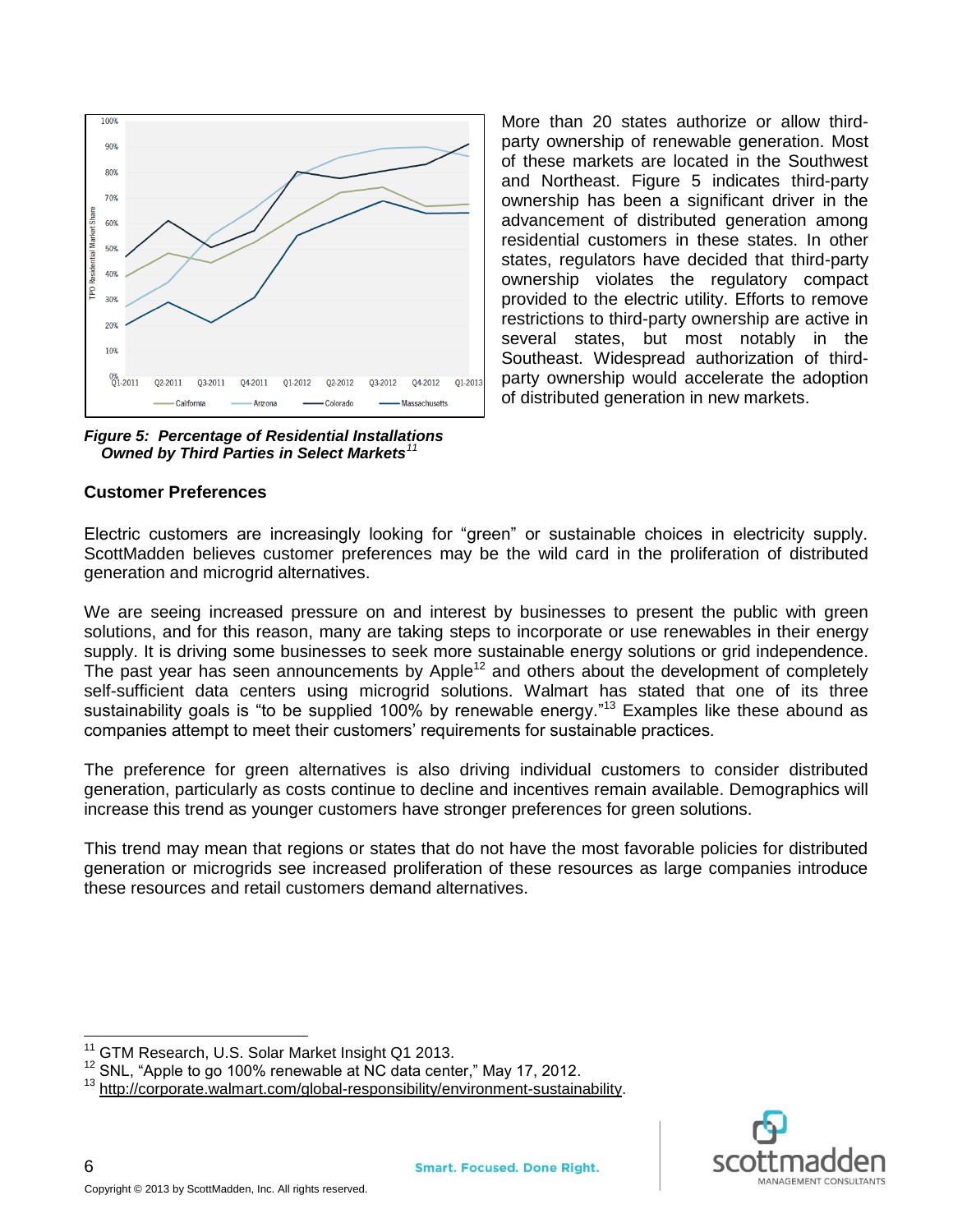#### **Where Do We Expect to See These Changes??**

ScottMadden's view is that those regions with relatively high electricity prices, policy support for distributed generation, and customer preferences for green alternatives will likely face the greatest penetrations of distributed resources and potentially disruptive change. For those regions not heavily impacted yet, these should serve as guideposts to potential future changes.

Figure 6 highlights those regions most likely to see customer moves toward self-supply alternatives, based on ScottMadden's analysis of the following factors:

- Electricity prices
- Comparison of electricity rates with the cost of distributed generation
- Net metering and interconnection policies
- Allowance of third-party sales





Based on these factors, the emergence of significant distributed generation and microgrid activity will be regional in nature. Those regions most likely to see significant change in the short term are ranked 9–14 and appear in red and brown on the map above. Those states with scores of 6–8 (yellow) may see this activity in the future. As stated before, customer preferences may well force the emergence of these resources even in less "favorable" states, but the general trends will likely appear as shown in Figure 6.

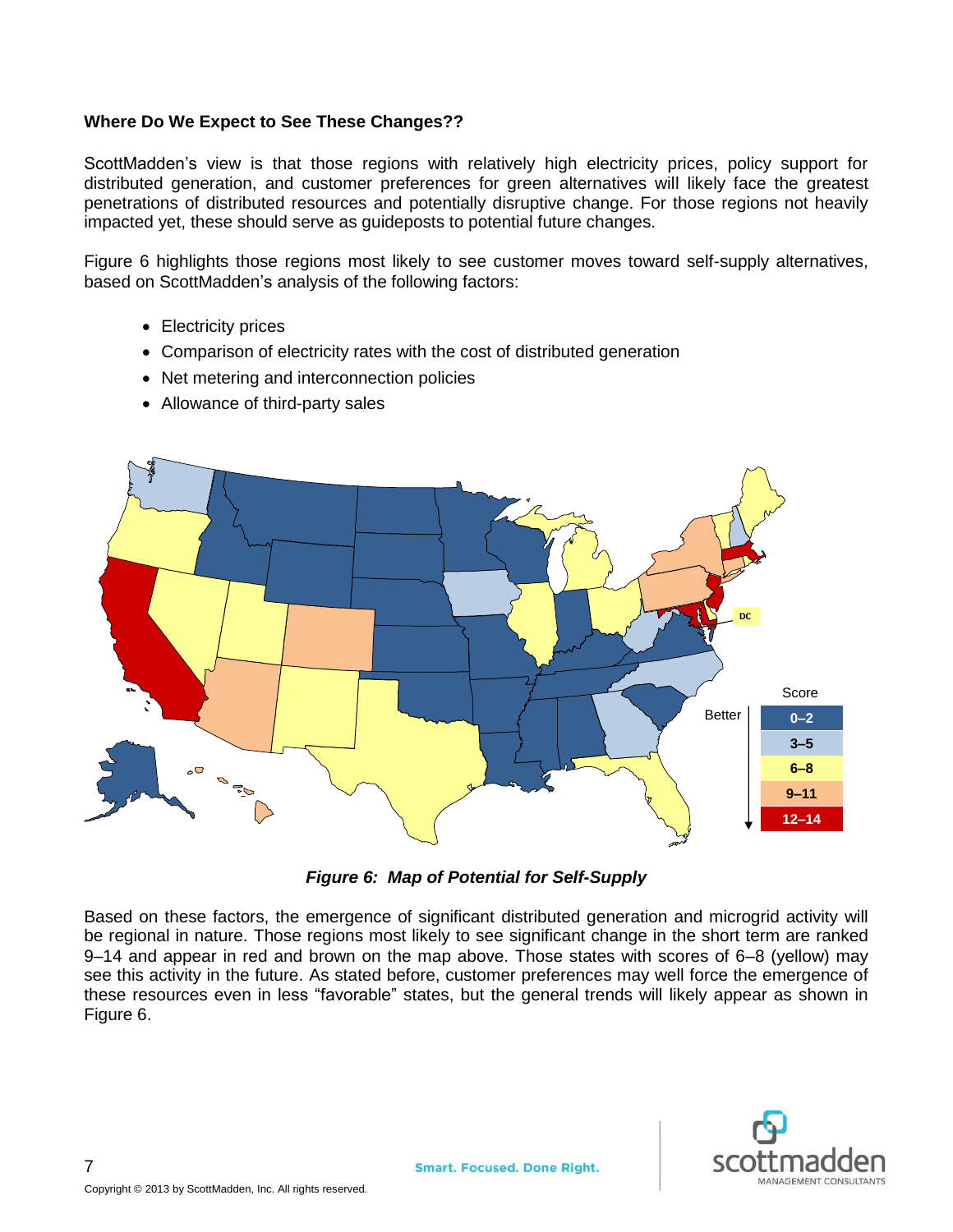### **ISSUES AND CONSEQUENCES**

Distributed resources introduce complexity to the traditional central station generation/long-haul transmission model. This complexity touches everything from the utility's fundamental role as an electric service provider, to the manner in which the resources should be integrated into the grid, to how they are paid for. The issues range from strategic to highly tactical, for example:

- Third-party sales of electricity may displace the utility's role with the retail customer.
- Microgrids introduce the question of franchise rights and the definition of a utility.
- Utilities may need to upgrade distribution infrastructure (relaying, reclosers, conductors, and transformers) to accommodate two-way power flows that come from these installations.
- The utility needs to be able to "see" where resources are located on the grid and manage intermittency at the distribution level.
- Distributed resources and demand response (and its aggregation) have the potential to change the load curve of a utility in specific networks in the distribution system.
- Due to net metering provisions, distributed generation customers may not participate fully in paying for the distribution upgrades required to interconnect their rooftop solar installation.
- Cross-subsidization of rate classes is taking place.
- Large corporations (which are utilities' largest customers) are facing pressure from their customers to create sustainably produced products and services.

Each utility will have a specific set of issues to address as these resources are introduced. The following section introduces a framework in which to consider them.

## **WHAT UTILITIES SHOULD DO NOW**

While ScottMadden believes that the industry is not about to implode, this is the right time for thoughtful consideration of the implications of customer self-supply on the utility business model. This discussion must be both strategic and tactical. Utilities in regions facing the most significant potential for change should begin to assess the implications for strategy, operations, load forecasting and system planning, regulatory, public policy, and customers.

#### **Strategy**

The existing utility business model is based on assumptions that sometimes are no longer explicit or questioned. Such assumptions include, but are not limited to:

- Supply comes from a central station generation and is distributed by a hub and spoke, oneway grid.
- Supply sources are relatively homogenous in what they provide the grid and how we use them.
- Customers are customers; suppliers are suppliers.
- The vertically integrated utility is a largely closed source-to-sink system. It is the only actor that aggregates customers to supply and deliver electricity to them per exclusive franchise

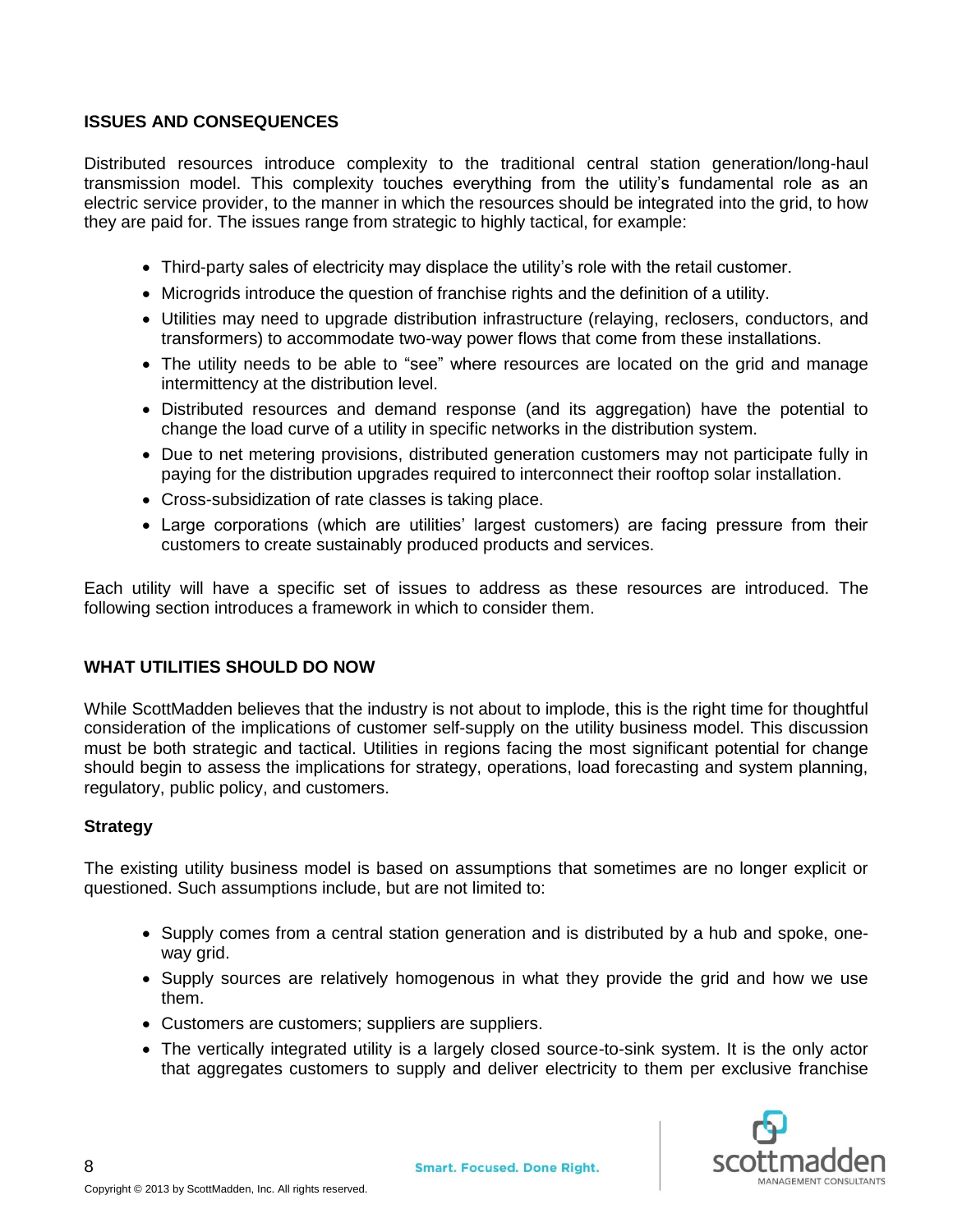rights granted by regulators due to the economics of natural monopolies. (In deregulated markets, this assumption can be made about an ecosystem of organizations: generators, regional transmission organizations, wirecos, retailers, etc., taken together.)

It is time to make sure that each of these assumptions, and others like them, are made evident and questioned. How true are they? If they are not as true as they once were, is it possible that the forces in play will impact utility business models? In areas that face potential disruptive change, vertically integrated utilities should ask themselves the following:

- What will be the "extent of condition" of customer bypass or disintermediation of our business? What are the implications?
- How do we evaluate and communicate costs and benefits?
- Are distributed generation and microgrids good business lines for us? And, if so, are they regulated, unregulated, or both?
- Who is/are the system integrators? How does this impact our business model? Are we the physical system integrator? And do we dispatch, orchestrate, set the rules, or just react and balance? Are we the financial system integrator (i.e., we run the transaction platform for peerto-peer sales, purchases, and coordination)?
- Do our returns on equity contemplate the risks attendant with conducting a high-fixed cost business in the face of flat (or declining) load growth? What happens as real options emerge for customers to bypass and self-provide many or all of the services the utility provides?

The list of questions that should be considered differs depending on the type of entity asking them. A wires-only business will have a different perspective, as will a merchant generator.

| <b>Company Type</b>             | <b>Example of Business Model Questions</b>                                                                                                                                                                                                                                                                                                                                                                                                                                                                                                                                    |
|---------------------------------|-------------------------------------------------------------------------------------------------------------------------------------------------------------------------------------------------------------------------------------------------------------------------------------------------------------------------------------------------------------------------------------------------------------------------------------------------------------------------------------------------------------------------------------------------------------------------------|
| Generation<br><b>Businesses</b> | Will this change the trajectory of load growth, potentially stranding<br>some of our planned investments in environmental retrofits and<br>new generation units?<br>Does this create the potential for us to offer new services to<br>existing and new customers' standby, ramping, fast response<br>ancillary services, etc.?                                                                                                                                                                                                                                                |
|                                 | Is distributed generation our business? What is our business? Are<br>we builders, owners, and operators of central station generation?<br>Or are we electricity suppliers?                                                                                                                                                                                                                                                                                                                                                                                                    |
| <b>Wires Businesses</b>         | Is distributed generation a new and important business line for us?<br>What about microgrids?<br>What is our role? Do we become the "system integrators"?<br>How do we manage, dispatch, or control a large collection of<br>heterogeneous resources with different capabilities, performance<br>signatures, and owners (who have differing interests)?<br>Is this an opportunity for us to integrate backwards into generation<br>to provide standby, firming, or shaping supply or, in other words, to<br>deliver bundled reliability to customers who have evolving needs? |

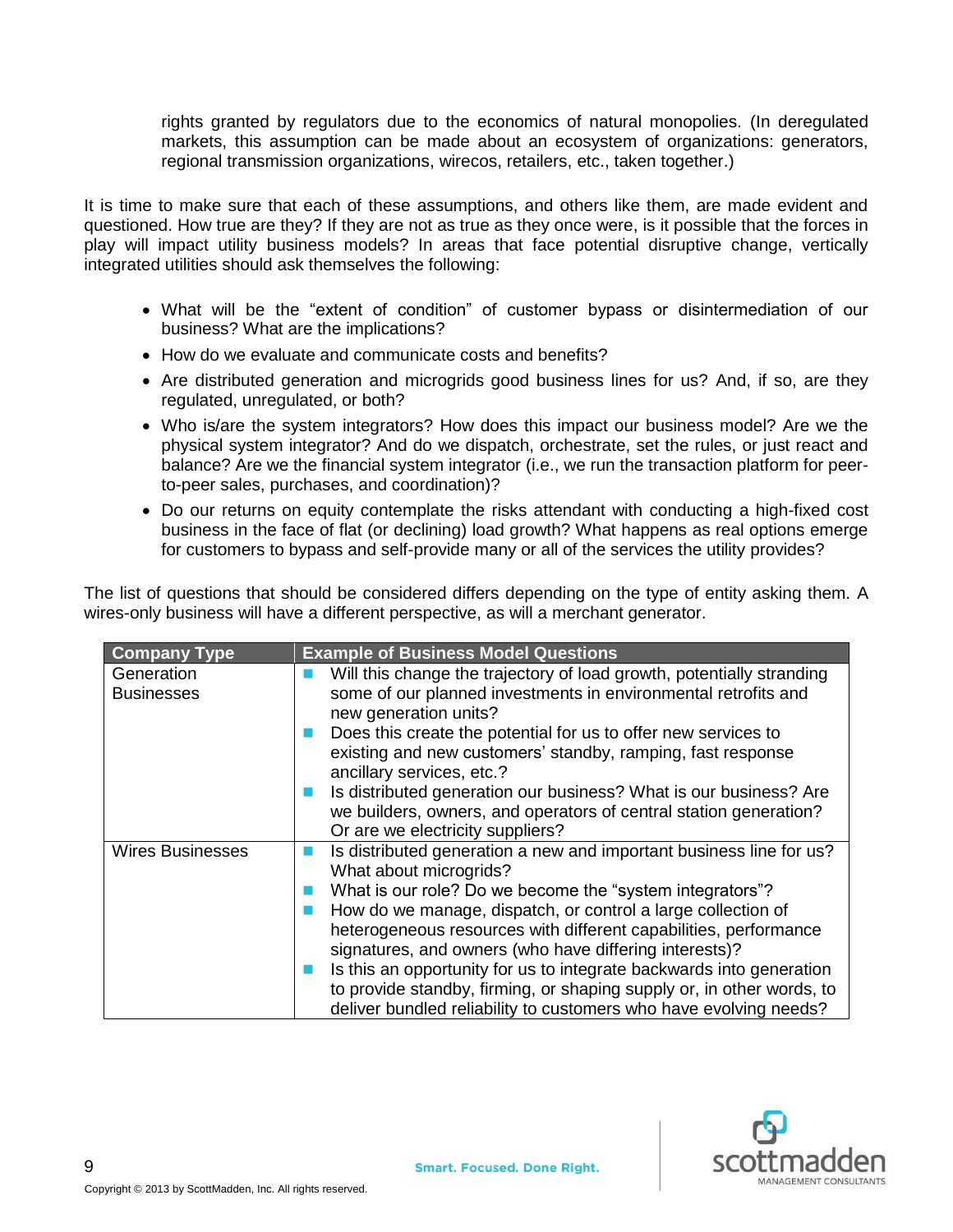### **Operations**

Increased penetration of distributed resources will force changes in the planning, design, and operation of electricity systems. The electrical grid was designed and is operated under a model in which power flows one way from large, dispatchable central-generating stations through the T&D system to the customer. The vertically integrated utility typically controls most, if not all, of this infrastructure, particularly T&D.

With higher penetrations of distributed resources, this model will change. These resources will be in many locations, have time (and weather) sensitive behavior, and often may not be controlled by the utility. Integrating distributed resources into the grid will require a more sophisticated understanding of their effects in order to optimize the system—not just overall impact on load, but the more refined locational and temporal behavior. This will require a shift from the current deterministic approach to a more predictive approach to planning and managing this new network of resources.

Protocols that dictate distributed resources availability and "callability" will be required. For example, there is currently a standard in place that limits the ability of utilities to control inverters (which serve as the interface for distributed solar panels); this prevents the utility from managing that resource. While there are different sides to this argument, the degree to which utilities are able to effectively leverage distributed resources may improve their ability to manage the grid in critical areas.

Once these protocols are defined, the utility will have the opportunity either to manage or integrate with a growing base of diverse resources. These resources may be managed centrally (by the utility or a third party) or locally by a distributed network of providers. These distributed resources can then be used to help reduce overloads on specific feeders, provide VAR support, or address local reliability. The utility has the opportunity to begin to shape this discussion to integrate these resources in the most reliable manner.

#### **Load Forecasting and System Planning**

Distributed generation and demand response are changing traditional utility load forecasting and system planning. Gordon van Welie, president and CEO of ISO-NE, recently remarked, "As distributed generation and microgrids continue to blur the line between retail and wholesale power, ISO New England Inc. is finding it increasingly difficult to model those products in system operations and planning." 14

Utilities typically predict future load (in aggregate and in sub-regions) and then plan the infrastructure to meet peak demand. Incorporating demand response, energy efficiency, and distributed generation into load forecasts reduces the peak loads to which assets must be planned and, as these are localized resources, may shift the geographical areas of the grid requiring expansion, reinforcement, or upgrade.

Distributed resources will affect planning for system peak and, more importantly, for peak at specific locations in time, as these resources will reshape the demand curve. The promotion of distributed resources in constrained areas may be used as a strategy to delay capital investment and improve reliability; however, this requires a move away from traditional T&D planning. Proactive consideration of the changes to the planning process will be important.

 $\overline{\phantom{a}}$ <sup>14</sup> SNL, "Distributed generation, microgrids pose new planning challenge for ISO-NE, CEO says," June 19, 2013.

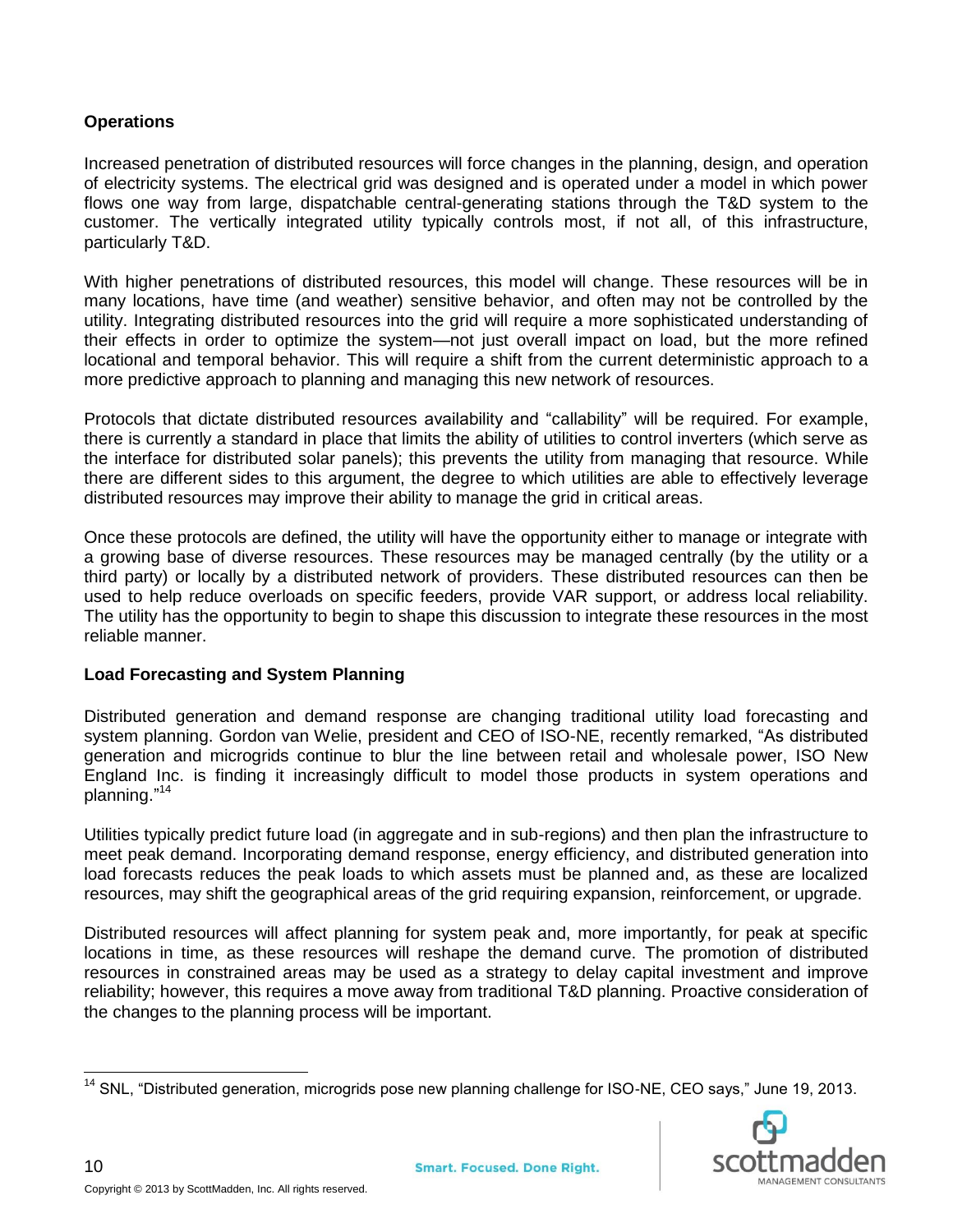#### **Regulatory, Public Policy, and Customers**

In these arenas, utilities should consider the implications on their ability to earn their allowed rate of return and on their rate structure. Even in states that are revenue decoupled, the combined loss of load and customers will likely put increased pressure on rates. Many have highlighted the issue of net metering and the potential cross-subsidization of customers. Utilities need to make their positions clear about the consequences of net metering across all customer classes. It is increasingly important to identify the value provided by the grid itself and devise rate structures which compensate for that value whether customers self-supply or not.

The utility may also want to consider further segmentation of customer rate classes and associated tariffs. It may need to consider a new regulatory paradigm with different rate structures, perhaps charging separately and using different pricing mechanisms for different business components (e.g., supply, wires, reliability, standby, and back office).

As customers become more differentiated in their needs, utilities may be able to provide greater flexibility and potentially have the opportunity to earn a premium on "specialized" services where customers require them. This approach should consider fairness questions and appropriate treatment of various customer classes.

There are myriad policies driving the proliferation of self-supply options. Utilities need to think carefully about the advocacy positions they take to ensure they are consistent with the obligation to serve and provide reliable service, as well as enable customers to access the alternatives they are seeking. Through consideration of operational and system planning needs, the utility should advocate for policies and ratemaking constructs that support the reliable, cost effective integration of these resources.

Regardless of the strategy that each utility pursues to address the above questions, customer outreach needs to be conducted in a manner that is consistent with the answers to the strategic questions posed above.

There are new segments of customers emerging with different needs than the traditional residential, commercial, and industrial customer classes. By taking a proactive stance with these customers, the utility has the opportunity to effectively and reliably manage the integration of these non-traditional resources into the grid.

Some utilities have publicly talked about the need to remain the single point of contact for their customers, regardless of the technologies being implemented on the grid. If utilities can find a way to do this, in light of changing regulation and customer needs and alternatives, they will have a better chance of weathering the storm in the coming years.

#### **CONCLUSION**

11

Utilities are facing an unprecedented set of challenges due to the combined impacts of declining demand growth and customer alternatives for self-supply on offer. While these challenges are real, they need not be the death knell for the industry. Yes, there will be significant changes in the years to come (this has started in California and New York), but the entire country will not shift at the same pace.